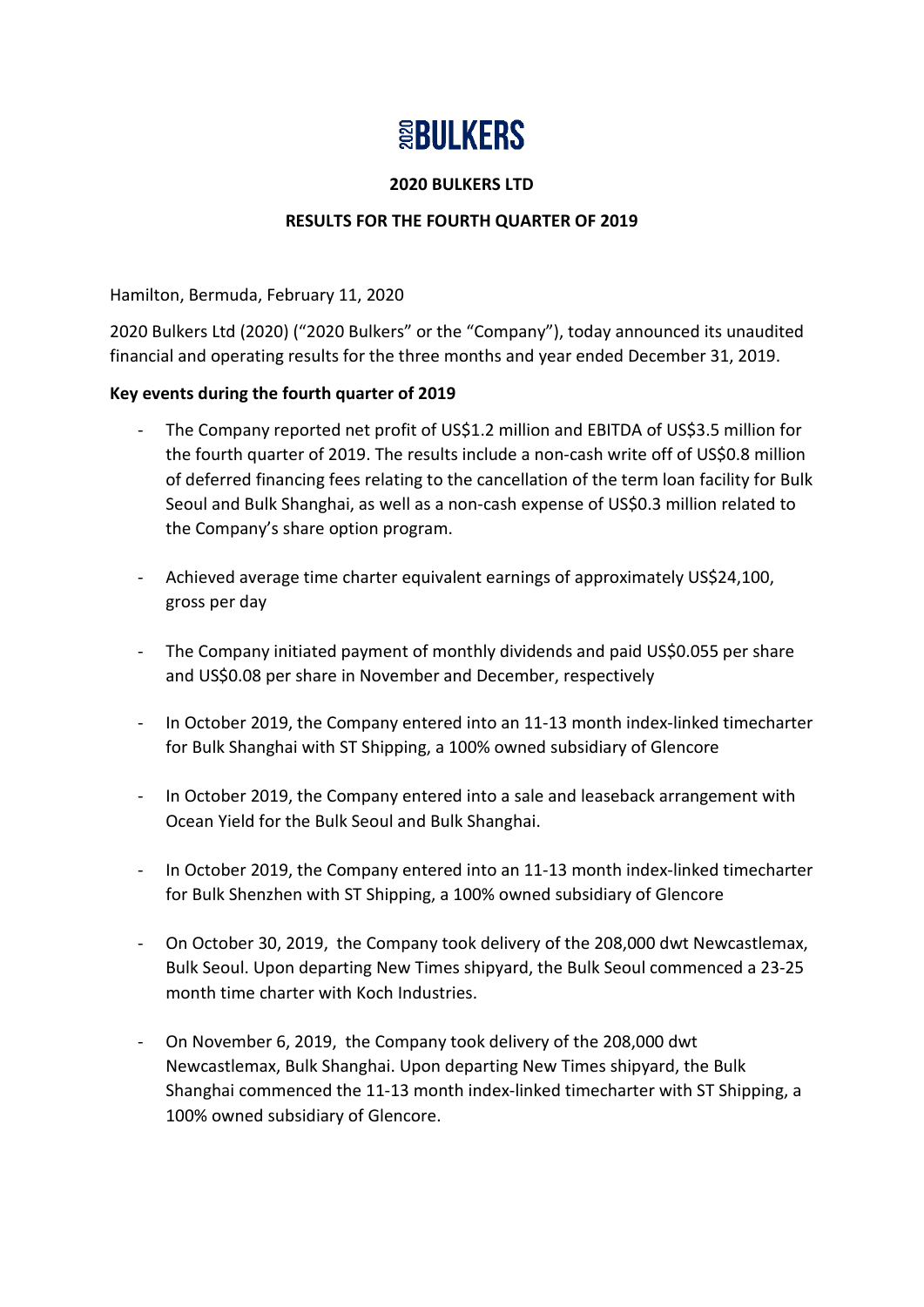#### **Subsequent Events**

- The Board of Directors on February 10, 2020, declared a cash dividend of US\$0.03 per share for the month of January 2020.
- In January 2020, the Company paid dividends of US\$0.04 per share for the month of December, 2019
- Achieved average timecharter equivalent earnings quarter to date in the first quarter, of approximately US\$16,500.
- On January 6, the Company took delivery of the 208,000 dwt Newcastlemax, Bulk Shenzhen. Upon departing New Times Shipyard, the Bulk Shenzhen commenced a 11- 13 month time charter with ST Shipping, a 100% owned subsidiary of Glencore.
- On January 21, the Company took delivery of the 208,000 dwt Newcastlemax, Bulk Sydney. Upon departing New Times Shipyard, the Bulk Sydney commenced a 36 month index-linked timecharter with Koch Industries

#### **Management discussion and analysis**

## *Consolidated Statements of Operations*

## *Three months ended December 31, 2019*

Operating revenues were US\$6.9 million for the three months ended December 31, 2019 (US\$ nil in Q4 2018). The increase compared to the three months ended December 31, 2018 is driven by the vessels "Bulk Sandefjord" and "Bulk Santiago" being in operations for the full quarter and "Bulk Seoul" and "Bulk Shanghai" commencing their first time charter contracts in early November 2019.

Total operating expenses were US\$4.4 million for the three months ended December 31, 2019 (US\$0.5 million in Q4 2018). Total operating expenses consists of vessel operating expenses, voyage expenses, general and administrative expenses and depreciation and amortization.

Vessel operating expenses were US\$1.8 million and US\$nil for the three months ended December 31, 2019 and 2018, respectively. The increase compared to the three months ended December 31, 2018 is due to two vessels in operations for the full quarter and two vessels commencing operations during the fourth quarter of 2019.

Voyage expenses were US\$0.2 million for the three months ended December 31, 2019 (US\$ nil for Q4, 2018). The increase compared to the three months ended December 31, 2018 is due to commission, and expenses incurred between delivery of Bulk Shanghai from the yard and delivery on time charter.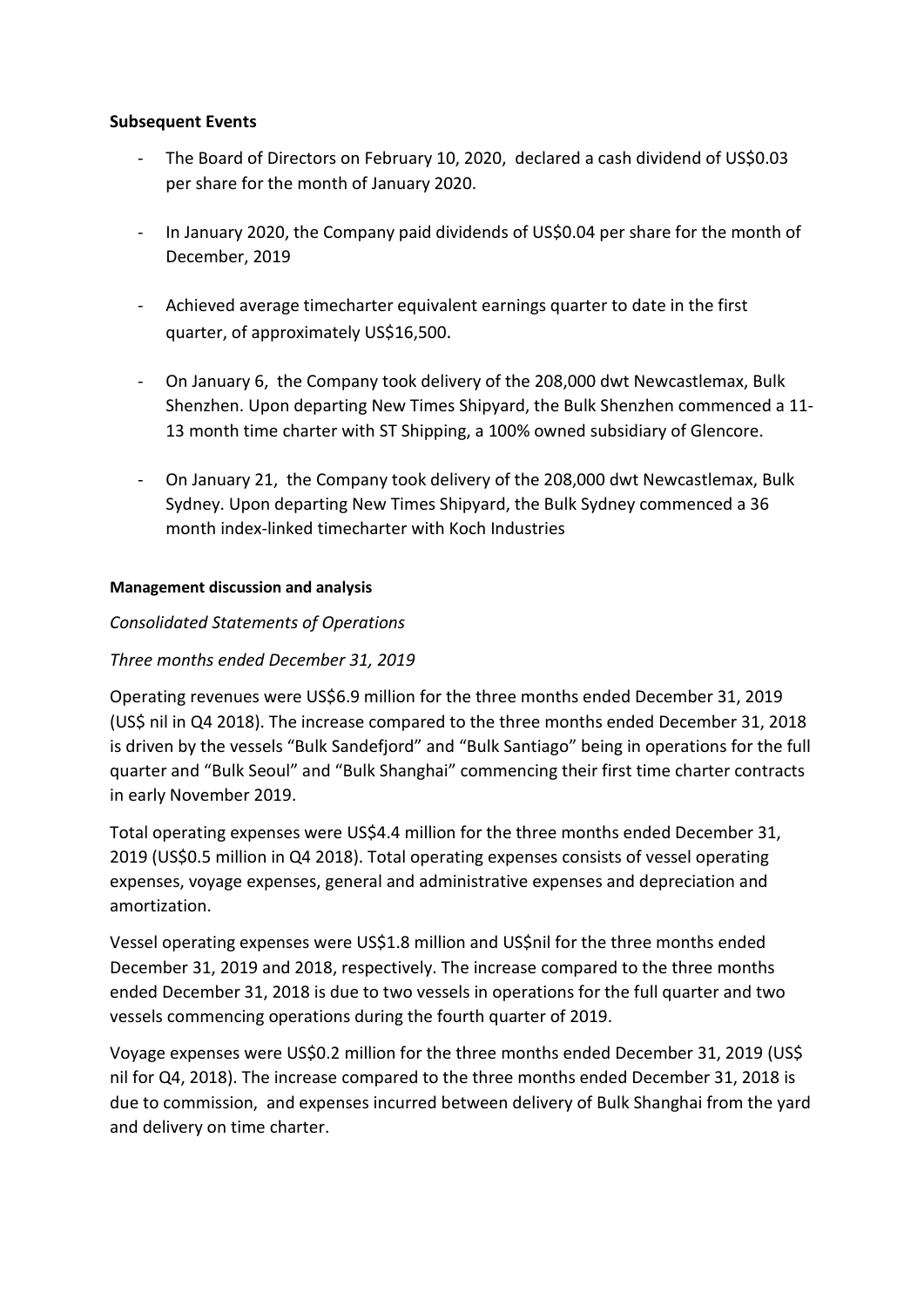General and administrative expenses were US\$1.4 million for the three months ended December 31, 2019 (US\$0.5 million in Q4 2018). The increase compared to the three months ended December 31, 2018 relate to salaries, professional fees and a non-cash share option cost of US\$0.3 million.

Depreciation and amortization were US\$1.0 million for the three months ended December 31, 2019 (US\$ nil in Q4 2018). The increase compared to the three months ended December 31, 2018 relate to depreciation on vessels delivered during Q3 and Q4, 2019.

Total financial expenses, net, were US\$1.2 million for the three months ending December 31, 2019 (US\$ nil for Q4, 2018). The principal items in the fourth quarter were:

- Interest expense of US\$0.5 million, net of US\$1.2 million capitalized
- Write off deferred loan costs relating to the cancelled term loan financing on the Bulk Seoul and Bulk Shanghai following the sale and leaseback transaction with Ocean Yield
- Interest income of US\$0.1 million

# *Twelve months ended December 31, 2019*

Operating revenues were US\$9.1 million for the twelve months ended December 31, 2019 (US\$ nil for 2018). The increase compared to the twelve months ended December 31, 2018 is driven by the vessels "Bulk Sandefjord", "Bulk Santiago", "Bulk Seoul" and "Bulk Shanghai" commencing their first time charter contracts in the second half of 2019.

Total operating expenses were US\$8.2 million for the twelve months ended December 31, 2019 (US\$0.8 million for 2018).

Vessel operating expenses were US\$2.1 million for the twelve months ended December 31, 2019 (US\$ nil for 2018). The increase compared to the twelve months ended December 31, 2018 is due to the four vessels commencing operations in the second half of 2019.

Voyage expenses were US\$0.2 million for the twelve months ended December 31, 2019 (US\$ nil for 2018). The increase compared to the twelve months ended December 31, 2018 is due to commission, and expenses incurred between delivery of Bulk Shanghai from the yard and delivery on time charter.

General and administrative expenses were US\$4.7 million for the twelve months ended December 31, 2019 (US\$0.8 million for 2018). The increase compared to the twelve months ended December 31, 2018 relate to salaries, professional fees, a non-cash share option cost of US\$1.6 million and one-off costs relating to listing of the company's shares on the Oslo Axess.

Depreciation and amortization were US\$1.2 million for the twelve months ended December 31, 2019 (US\$ nil for 2018). The increase compared to the twelve months ended December 31, 2018 relate to depreciation on vessels delivered during Q3 and Q4 2019.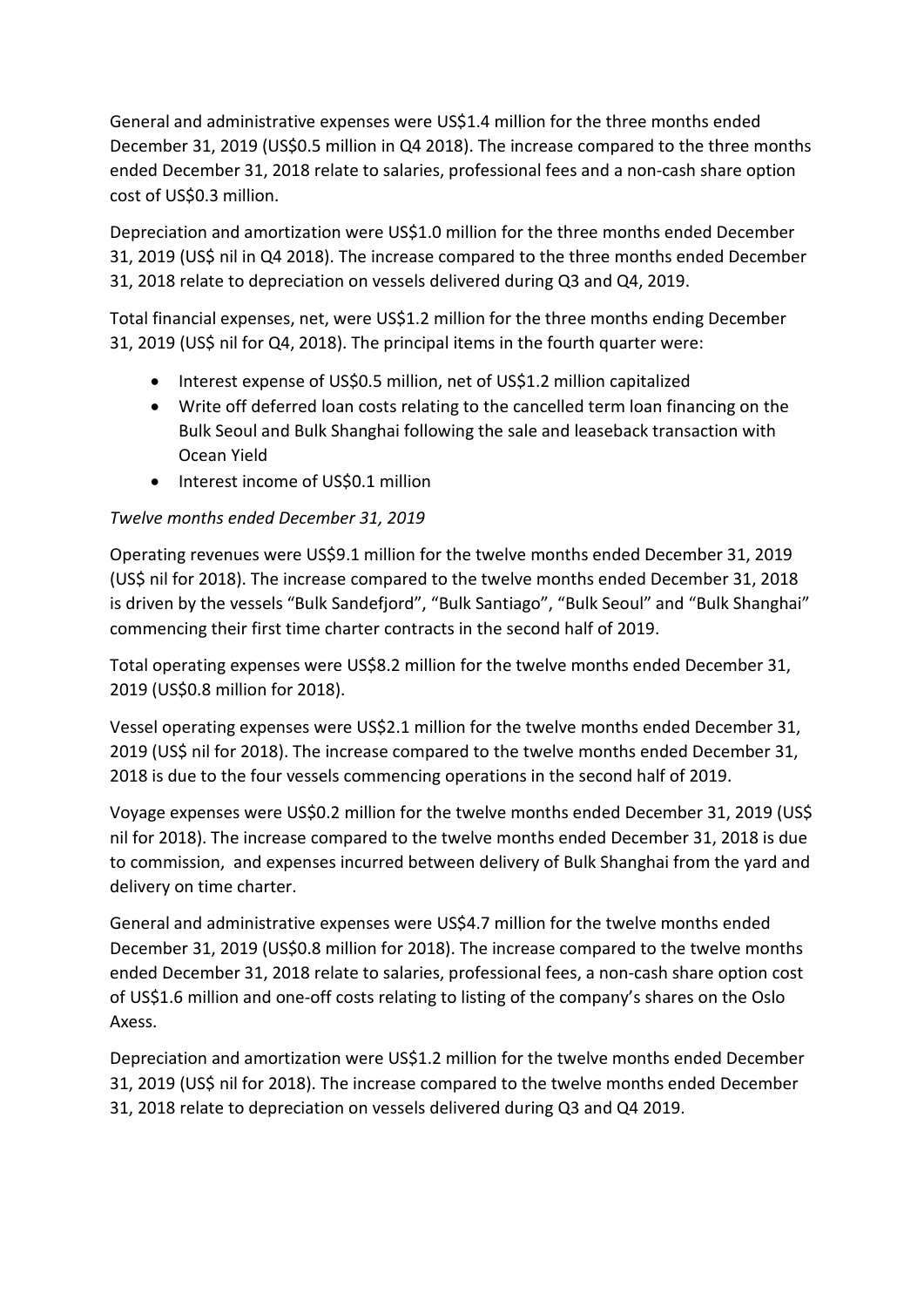Total financial expenses, net were US\$1.2 million for the twelve months ending December 31, 2019 (US\$ nil for 2018). Please see analysis for the fourth quarter 2019 which also is valid for the twelve months ending December 31, 2019.

# *Consolidated Balance Sheet*

The Company has total assets of US\$283.1 million as of December 31, 2019, (December 31, 2018: US\$68.8 million). The increase in total assets of the Company is primarily driven by cash and cash equivalents from proceeds from the two private placements completed and financing and delivery of four vessels from New Times Shipyard.

As of December 31, 2019, equity was US\$138.1 million which corresponds to an equity ratio of 48.8%. As of December 31, 2018, equity was US\$68.3 million which corresponds to an equity ratio of 99.3%.

Total liabilities as of December 31, 2019, were US\$145.0 million (December 31, 2018: US\$0.5 million). The increase is primarily attributable to two draw downs on the term loan facility and the sale lease back financing of "Bulk Seoul" and "Bulk Shanghai".

# *Consolidated Statement of Cash Flows*

# *Three months ended December 31, 2019*

Net cash provided by operating activities was US\$5.1 million for the three months ended December 31, 2019 (US\$0.2 million negative in Q4 2018). The improved cash flow compared to the three months ended December 31, 2018 is due to earnings from two vessels in operations for the full quarter and two vessels commencing operations during Q4 2019.

Net cash used in investing activities was US\$2.1 million for the three months ended December 31, 2019 (US\$21.2 million in Q4 2018). The Company paid delivery instalments of US\$60.8 million for Bulk Seoul and Bulk Shanghai during Q4, 2019 which was financed through the sale lease-back transactions completed during Q4, 2019 (Classified as non-cash in the Consolidated Statement of Cash Flows). In Q4 2018, the Company paid scheduled instalments of US\$21.2 million on newbuildings under construction.

Net cash provided by financing activities was US\$12.7 million during the three months ended December 31, 2019 (US\$20.2 million in Q4 2018). The Company received proceeds from the sale lease back transactions completed during Q4, 2019 which was primarily used to pay delivery instalments for Bulk Seoul and Bulk Shanghai (Classified as non-cash in the Consolidated Statement of Cash Flows). Net proceeds received from the sale lease-back transaction was US\$21.6 million. In Q4 2018, the Company completed three private placements providing total proceeds of US\$20.2 million.

## *Twelve months ended December 31, 2019*

Net cash provided from operating activities was US\$5.1 million for the twelve months ended December 31, 2019 (US\$0.5 million used in operating activities for 2018). The improved cash flow compared to the twelve months ended December 31, 2018 is due to earnings from two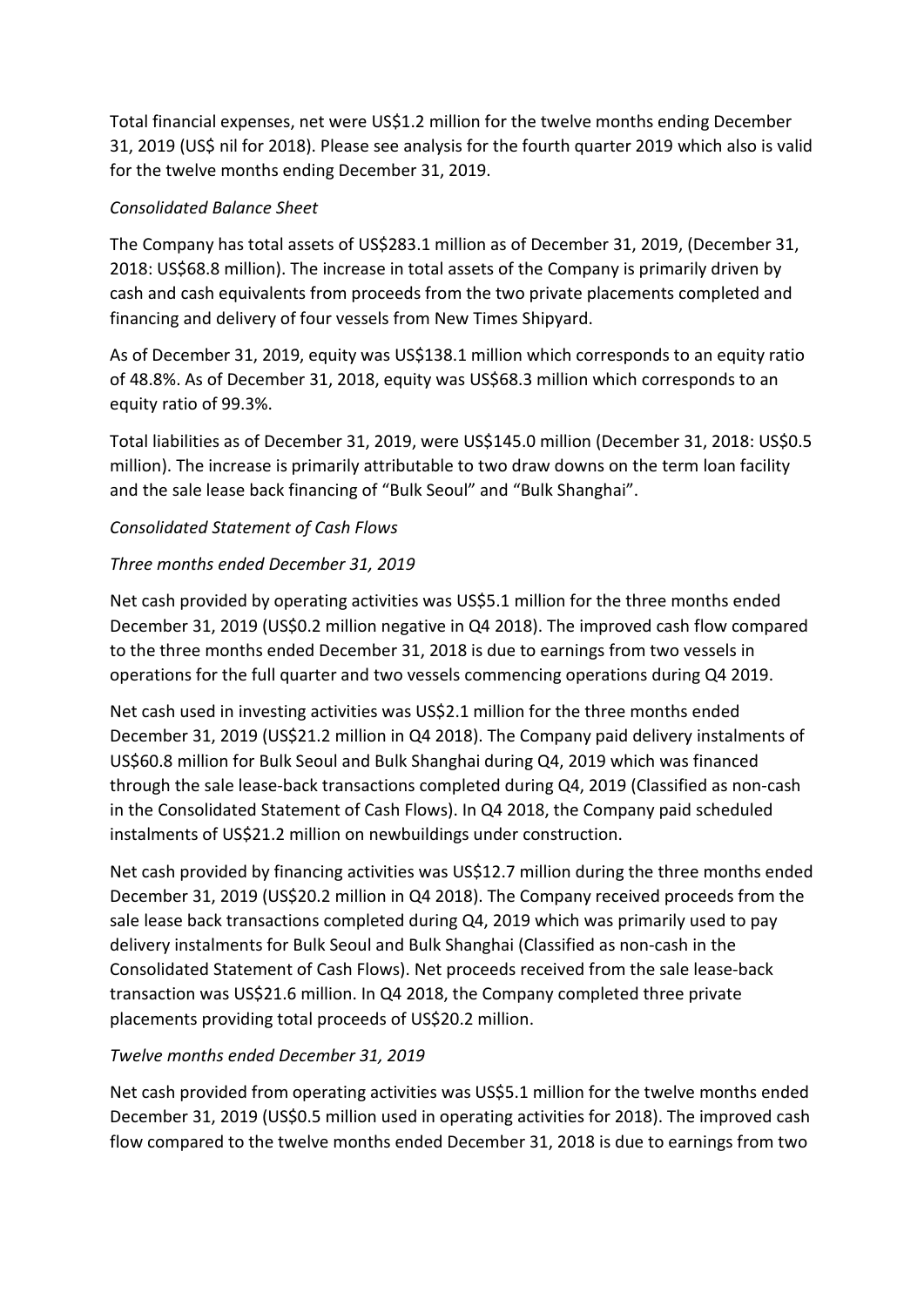vessels commencing operations during Q3 2019 and two vessels commencing operations during Q4, 2019.

Net cash used in investing activities was US\$126.3 million for the twelve months ended December 31, 2019 (US\$59.5 million for 2018). The Company paid delivery instalments of US\$121.0 million for "Bulk Sandefjord", "Bulk Santiago", "Bulk Seoul" and "Bulk Shanghai" during the twelve months ended December 31, 2019 in addition to instalments of US\$65.7 million and US\$59.5 million for all newbuilds during both periods presented, respectively. The delivery instalments for Bulk Seoul and Bulk Shanghai are presented as non-cash in the Consolidated Statement of Cash Flows.

Net cash provided by financing activities was US\$141.1 million during the twelve months ended December 31, 2019 (US\$54.2 million for 2018). The Company received proceeds, net of loan costs, of US\$59.1 million from two draw downs on the term loan facility as well as net proceeds of US\$21.6 million from the sale lease back financing and two private placements raising net proceeds of US\$63.6 million completed during the twelve months ended December 31, 2019. The Company completed eight private placements during the twelve months ended December 31, 2018 raising net proceeds of US\$54.2 million.

As of December 31, 2019, the Company's cash and cash equivalents and restricted cash amounted to US\$20.2 million (December 31, 2018: US\$0.3 million).

## *Outstanding shares*

As of December 31, 2019, the Company had a share capital of US\$22,170,906 divided into 22,170,906 shares at par value of US\$1.00 each.

## **Corporate Development and Financing**

The Board is pleased that the Company achieved its second consecutive quarterly net profit in the fourth quarter of 2019.

Including today's dividend announcement, the Company has since its first dividend was announced in November 2019, declared a total of US\$0.205 in dividends per share. The Company remains committed to pay out the majority of any free cash flow generated on a monthly basis.

The Company has a solid funding situation with a cash position of approximately US\$19 million as of February 7 as well as US\$60 million of committed bank financing to cover the final yard instalments for the remaining two newbuildings.

Cash breakeven for the fleet, which includes expected general and administrative expenses, operating costs and debt service is estimated at US\$14,500 per ship per day for 2020. Taking into account the fixed time-charter coverage for Bulk Seoul and Bulk Santiago, the breakeven rate for the vessels that are currently unfixed or trading on index-linked charters is estimated at US\$12,500 per ship per day.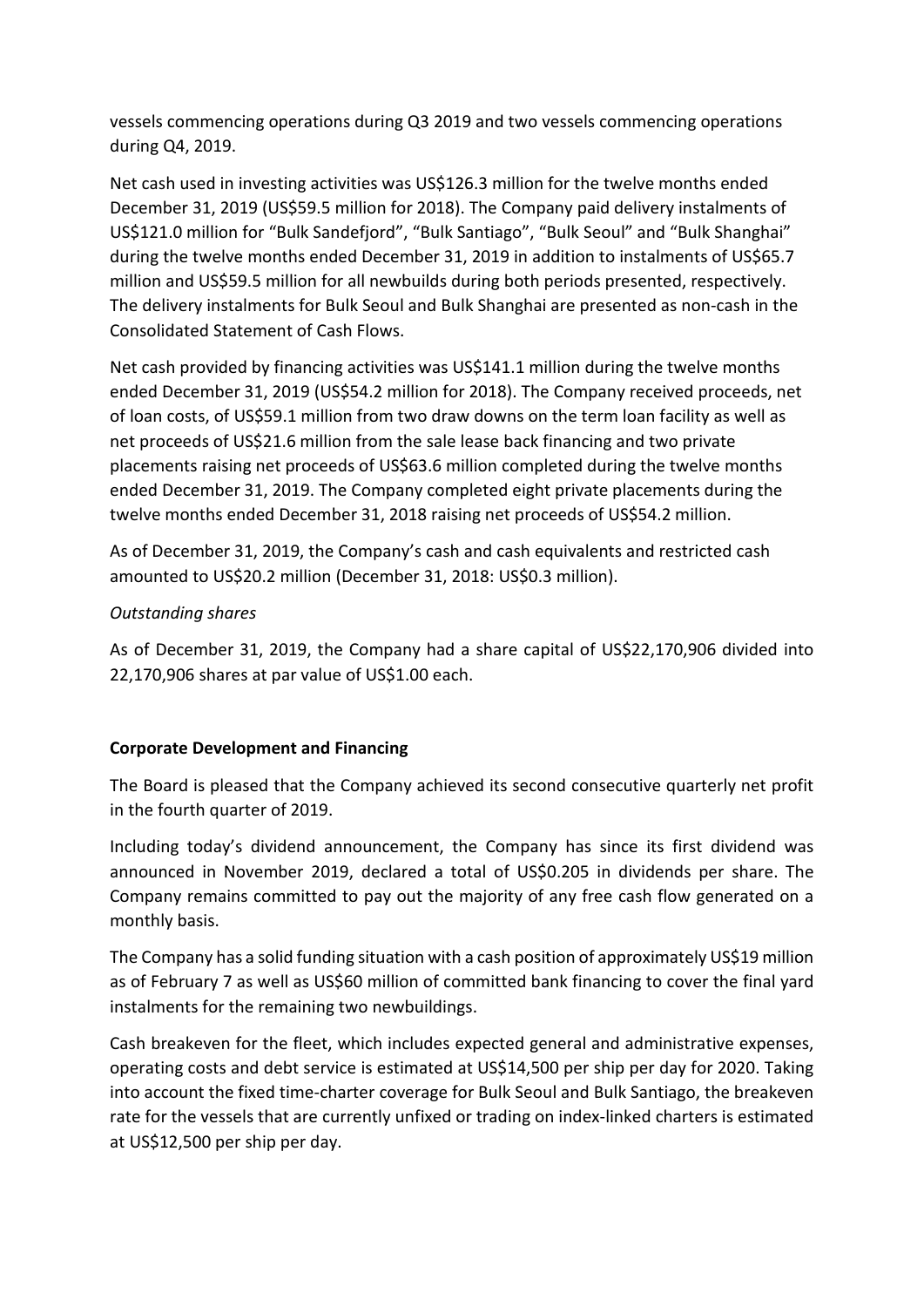The Company currently has around US\$243 million of net debt and remaining capex, corresponding to approximately US\$30 million per ship. Based on the amortization profile of the debt and lease financing, debt will be repaid with approximately US\$15 million per year once all ships are delivered, corresponding to an annual average debt reduction US\$1.85 million per ship per year year following delivery.

## **Newbuilding program**

Due to travel restrictions imposed following the Corona virus outbreak in China, New Times Shipyard announced force majeure, effective February 5, as the majority of their labor force has not yet been able to return after the Chinese New Year Celebrations. Prior to the force majeure declaration the construction of the remaining two newbuildings was approximately one month ahead of the contractual delivery schedule, hence the development over the next month will dictate whether the vessels will be delayed versus the original delivery date.

Based on the contractual delivery date, the Company is expected to have approximately 2,680 operational ship days equal to 7.25 ships trading in 2020.

## **Commercial update**

The Company achieved average time charter equivalent earnings of approximately US\$24,100 per day, gross, in the fourth quarter of 2019, of which the Company's vessel trading on indexlinked time-charter earned approximately US\$27,700 per day, gross, and the Company's vessel on fixed charter earned approximately US\$20,600 per day. The Baltic 5TC Capesize Index averaged US\$22,184 per day in Q4 2019.

So far this quarter, the Company has achieved timecharter equivalent earnings of approximately US\$16,000 per day. The Baltic 5TC Capesize Index has averaged US\$6,600 per day in the same period.

## **Chartering update**

2020 Bulkers has two vessels trading on fixed rate timecharters, as well asfour vessels trading on index-linked timecharters. All the concluded charters represent a significant earnings premium to a standard Capesize vessel driven by the additional cargo intake and lower fuel consumption. Charterers are also paying a premium to reflect the economic benefit of our vessels' scrubbers. The Company continues to see strong interest from first class charterers for the two open vessels and is continuously evaluating chartering proposals, including fixed and index-linked time charters, as well as cargo contracts directly with mining companies.

As of today, the Company has fixed employment for approximately 81% of its total 2608 operating days for the remainder of the year, of which 641 days are fixed at an average TCE rate of US\$20,902 per day and 1,967 days are linked to the development in the Capesize spot market or currently unchartered.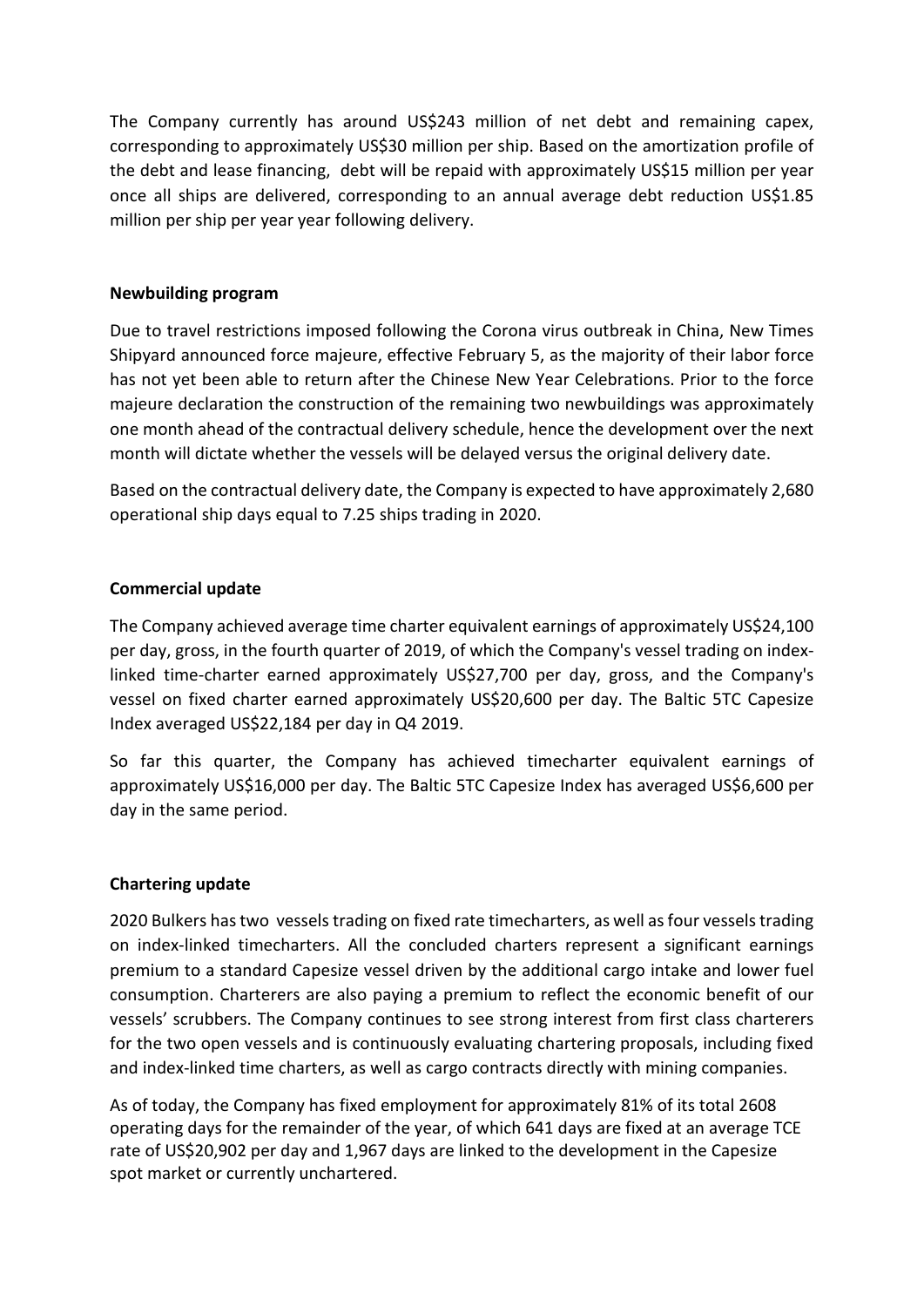| Ship name              | <b>Delivery</b> | <b>Charterer</b> | Rate US\$                                         | <b>Charter expiry</b> |
|------------------------|-----------------|------------------|---------------------------------------------------|-----------------------|
| <b>Bulk Sandefjord</b> | Aug-19          | Koch             | Index linked                                      | <b>Aug-22</b>         |
| <b>Bulk Santiago</b>   | $Sep-19$        | Koch             | 19,525 until Dec 2020, index linked<br>thereafter | Nov 21 - Jan 22       |
| <b>Bulk Seoul</b>      | $Oct-19$        | Koch             | 22,250 until Dec 2020, index linked<br>thereafter | Dec 21 - Feb 22       |
| <b>Bulk Shanghai</b>   | <b>Nov-19</b>   | Glencore         | Index linked                                      | Oct 20 - Dec 20       |
| <b>Bulk Shenzhen</b>   | Jan-20          | Glencore         | Index linked                                      | Dec 20 - Jan 21       |
| <b>Bulk Sydney</b>     | Jan-20          | Koch             | Index linked                                      | Jan-23                |
| <b>Bulk Sao Paulo</b>  | Apr-20          |                  |                                                   |                       |
| <b>Bulk Santos</b>     | $May-20$        |                  |                                                   |                       |

The current delivery schedule and chartering status is summarized in the table below:

#### **Market commentary**

The Baltic Capesize index today stands at US\$2,588 per day having averaged US\$6,600 per day so far this quarter. The first quarter of the year is normally a weak period for the capesize market, as bad weather in Brazil and Australia has a negative impact on export volumes from these two key production regions for iron ore. The seasonal weakness has been exacerbated this year as Vale is conducting maintenance and inspection on several mines. Vale´s most recent guidance for sales of 70 million tons of iron ore in the first quarter and full year sales volumes of 345 million tons implies that Vale´s sales during the last three quarters of the year will be approximately 22 million tons higher than during the first quarter, corresponding to approximately 125 incremental standard Capesize cargoes per quarter. Historically, there has been a strong correlation between Vale´s iron ore sales, total Brazilian iron ore exports and Capesize earnings, and thus a recovery in Capesize rates may be expected assuming Vale meets its sales guidance. A scenario of recovering rates is currently also reflected in the FFA market, where the third and fourth quarter for a standard Capesize without a scrubber is trading around USD 17,000 per day.

Chinese steel production ended 2019 on a strong note with December 2019 showing an 11% increase compared to December 2018. For 2019 as a whole, Chinese steel production grew by 7% year over year. It is expected that the Corona virus may have a negative impact on Chinese industrial production for some period, however, historically China has responded with stimulus efforts following periods of economic setback.

Chinese Iron ore inventories, which has been through a destocking cycle since early 2018 are currently around 1,5 months of consumption, which is in line with the lowest levels seen in recent years. A potential restocking would likely have a positive impact on the Capesize market.

It is estimated that 205 Capesize vessels have been fitted with scrubbers so far, with another 330 vessels expected to undergo retrofitting by year end. The offhire time related to these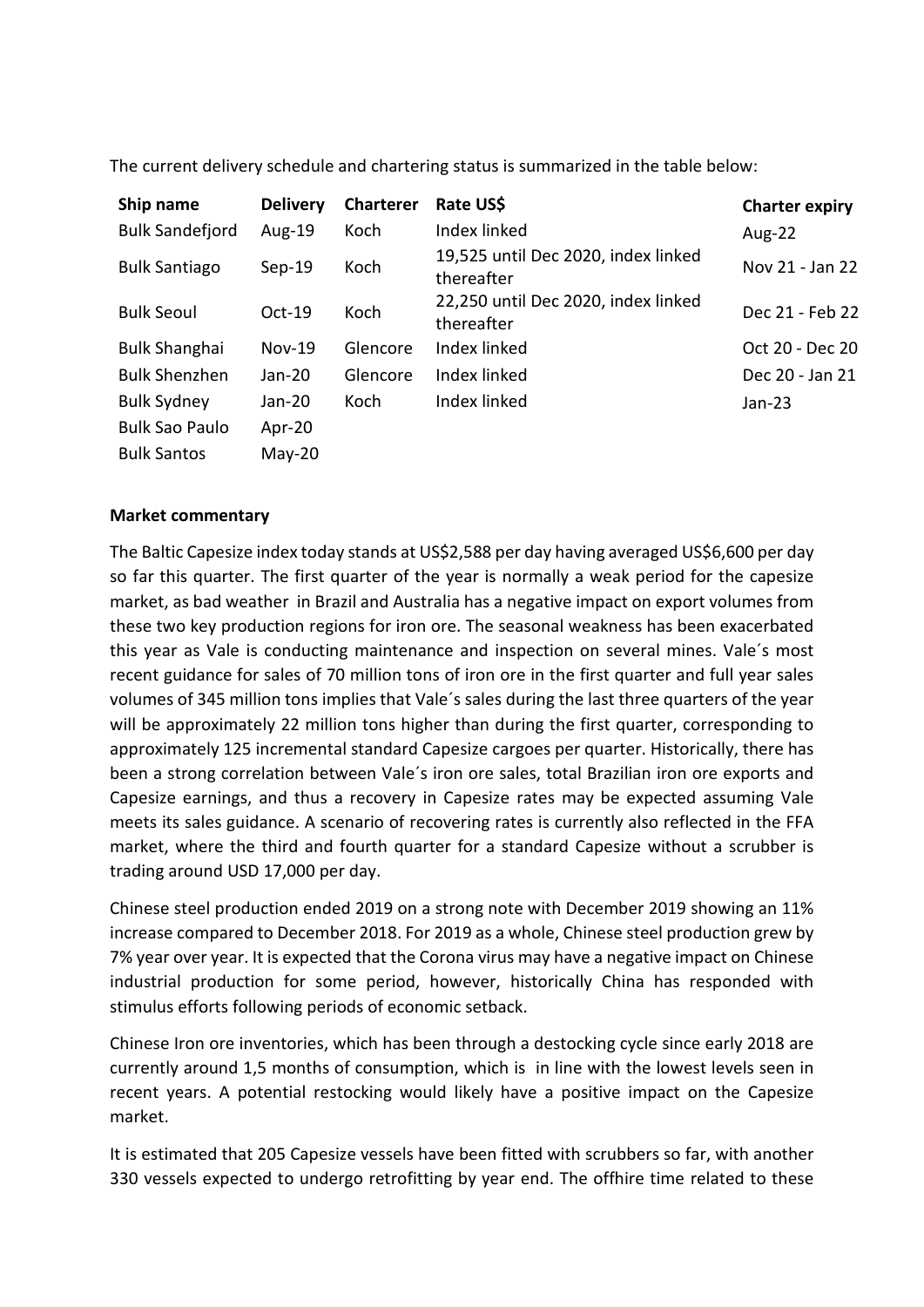retrofittings will continue to reduce the effective supply of vessels. The Corona virus outbreak is causing delays at Chinese repair yards, which may also delay the scheduled retrofits.

## **Drybulk fleet development**

The global drybulk fleet stands at 884 million dwt as of February 1, 2020, up from 849 million dwt on February 1, 2019.

The current orderbook for drybulk vessels currently stands at 9.10% of the existing fleet, down from 12.35% in February 2019.

A total of 711.38k dwt has been ordered year to date (Jan-20), significantly less than the 3.97 million dwt ordered during the same period in 2019 (Jan-19).

A total of 1.27 mill dwt has been scrapped year to date (Jan-20), compared to 0.49 million dwt for the same period in 2019 (Jan-19).

Accelerated scrapping of less fuel efficient ships has been seen following a sharp increase in fuel costs for ships without scrubbers after the IMO 2020 regulations took effect on January 1 2020. According to Clarksons data 9 Capesize vessels have been confirmed sold for scrap so far this year. Additionally, 15 capesize are believed to be in the process of being sold for scrap. This compares to 28 Capesize being scrapped during all of 2020. As approximately 70% of the capsize fleet is made up of non-eco ships, with higher fuel consumption, continued elevated scrapping levels may be expected, which eventually will have a positive effect on the supply and demand balance.

## **Outlook**

2020 Bulkers has a robust financial structure with moderate financial leverage and a solid cash position. Our operating cashbreakeven, which is estimated at approximately US\$14,500 per day is significantly lower than the current one year timecharter assement for a scrubber fitted Newcastlemax, which is currently in excess of US\$20,000 per day.

The Company will continue its strong capital discipline, and will remain focused on returning the majority of free cash flow to shareholders as dividends.

## **Invitation to webcast and conference call Q4 2019 results**

2020 Bulkers Ltd. will release its financial results for the fourth quarter of 2019 on Tuesday, February 11, 2020. A conference call and webcast will be held at 3:00 PM CET. The earnings report and presentation will be available from the Investor Relations section on www.2020bulkers.com on the same day.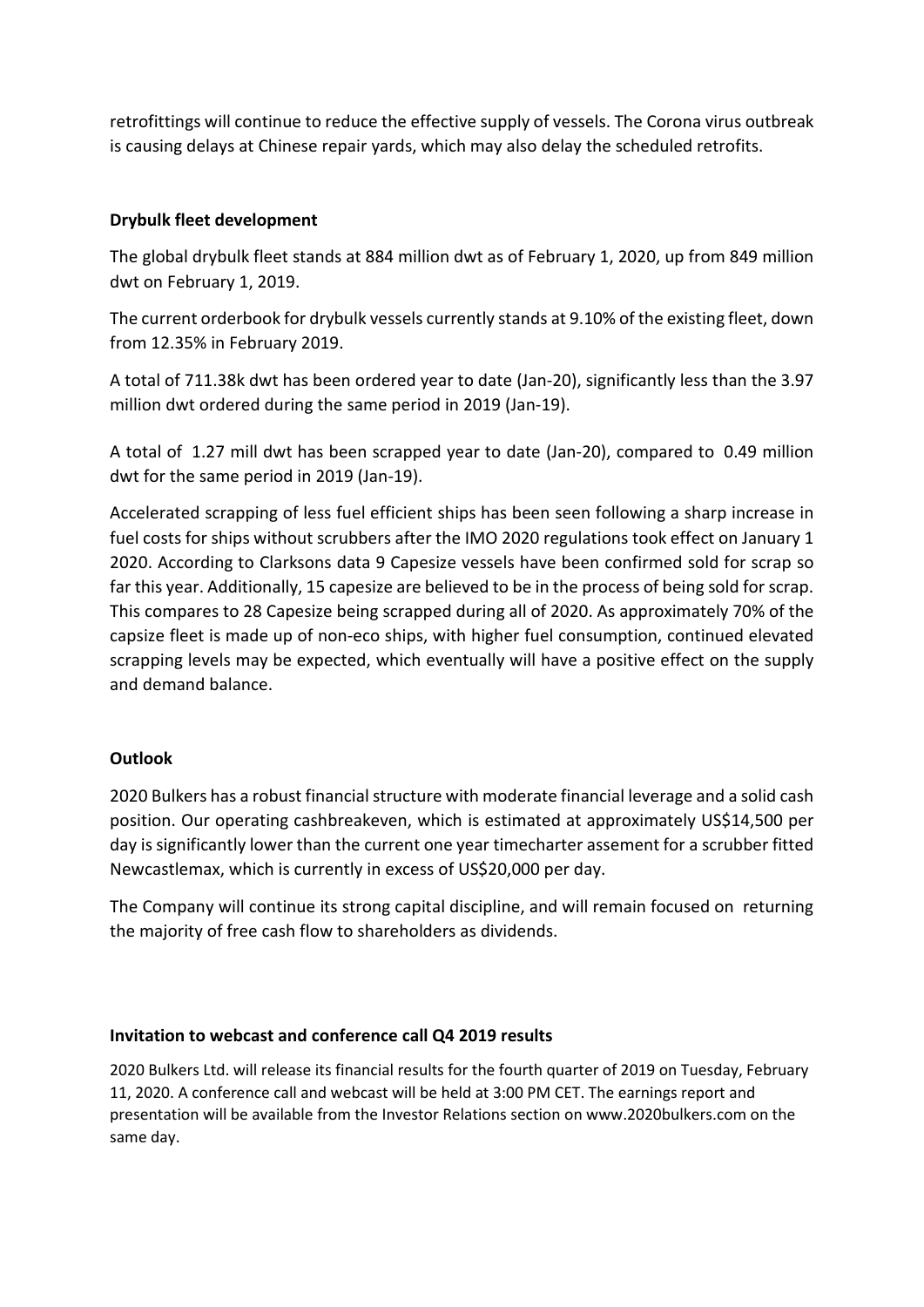In order to listen to the presentation, you may do one of the following:

Listen-only webcast (including the slide presentation):

<https://edge.media-server.com/mmc/p/a88tkx23> or you can click the "Webcast" link on [www.2020bulkers.com/investor-relations/](http://www.2020bulkers.com/investor-relations/)

Conference Call:

Dial in details, Participants:

Conference ID:................ 1464628

Standard International: +44 (0) 2071 928000

Norway (local): ............... 23 96 02 64

Norway (toll free): .......... 800 518 74

UK (local): ....................... 0844 571 8892

UK (toll free): .................. 0800 376 7922

US (local):........................ 1631 510 7495

US (toll free): .................. 1866 966 1396

Participants will be asked for their full name & Conference ID.

We advise you to dial-in 10 minutes prior to the call to avoid delays.

There will be a Q&A session after the presentation.

#### **Forward-Looking Statements**

This announcement includes forward looking statements. Forward looking statements are, typically, statements that do not reflect historical facts and may be identified by words such as "anticipate", "believe", "continue", "estimate", "expect", "intends", "may", "should", "will" and similar expressions. The forward-looking statements in this announcement are based upon various assumptions, many of which are based, in turn, upon further assumptions. Although 2020 Bulkers Ltd. believes that these assumptions are reasonable, they are, by their nature, uncertain and subject to significant known and unknown risks, contingencies and other factors which are difficult or impossible to predict and which are beyond our control. Such risks, uncertainties, contingencies and other factors could cause actual events to differ materially from the expectations expressed or implied by the forwardlooking statements included herein.

The information, opinions and forward-looking statements contained in this announcement speak only as of the date hereof and are subject to change without notice.